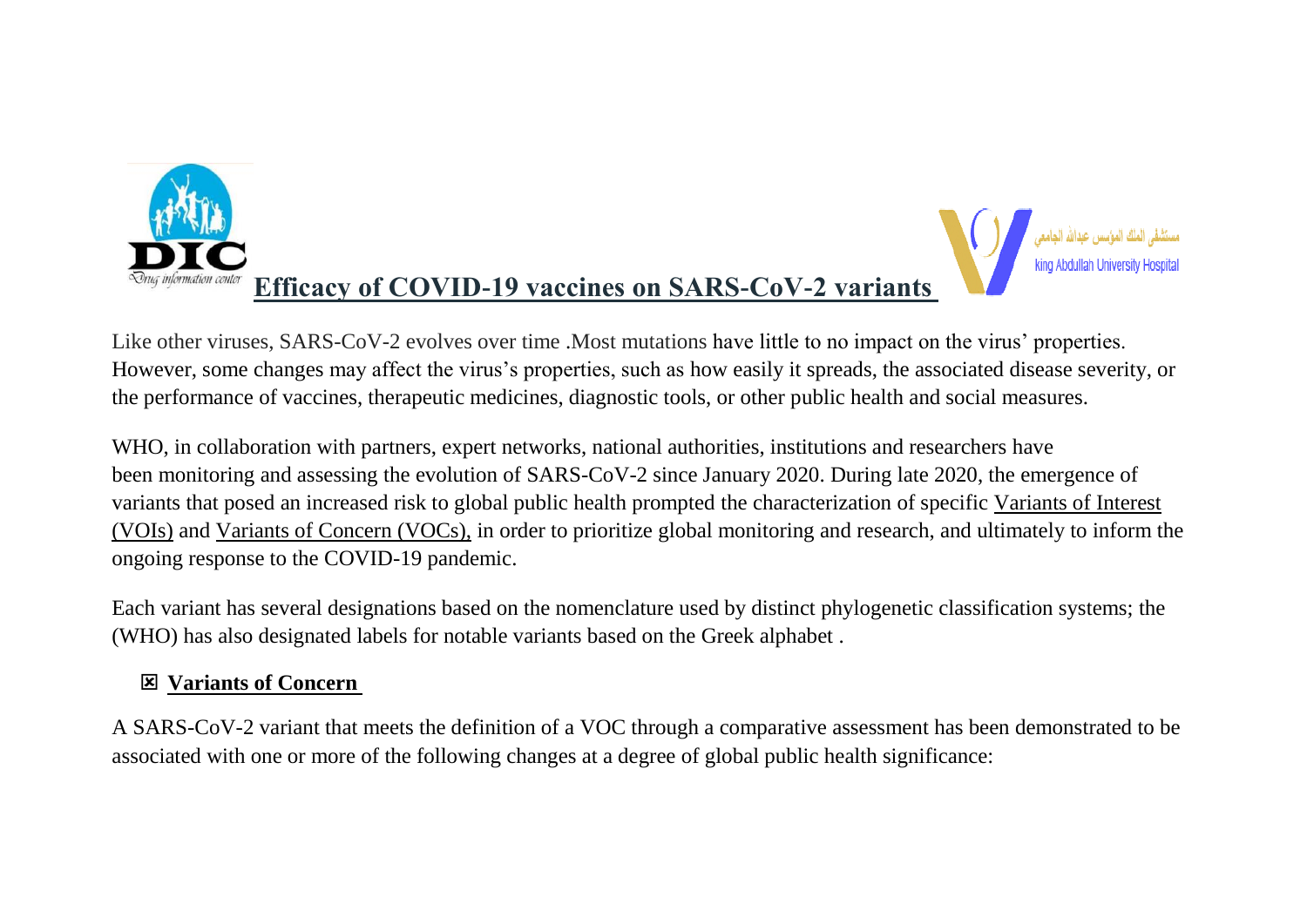- Increase in transmissibility or detrimental change in COVID-19 epidemiology; or

-Increase in virulence or change in clinical disease presentation; or

- Decrease in effectiveness of public health and social measures or available diagnostics, vaccines, therapeutics.SARS-CoV-2 Variants of Concern

| WHO label <sup>[1]</sup> | Name<br>(Pango lineage*) | Name<br>(Nextstrain*) | Spike protein<br>substitutions<br>(receptor-binding<br>domain<br>substitutions in<br>bold)               | <b>First detected</b> | Known attributes                                                                                                                                                                                                                                                                                                                                                                                                                                                                                                                                    |
|--------------------------|--------------------------|-----------------------|----------------------------------------------------------------------------------------------------------|-----------------------|-----------------------------------------------------------------------------------------------------------------------------------------------------------------------------------------------------------------------------------------------------------------------------------------------------------------------------------------------------------------------------------------------------------------------------------------------------------------------------------------------------------------------------------------------------|
| Alpha                    | $B.1.1.7$ <sup>9</sup>   | 20I/501Y.V1           | ∆69/70<br>Δ144Y<br>$(E484K^{\circ})$<br>(S494P <sup>0</sup> )<br><b>N501Y</b><br>A570D<br>D614G<br>P681H | United Kingdom        | $\sim$ ~50% increased transmission $^{[2]}$<br>Potential increased severity based on hospitalizations and case fatality rates $^{[3]}$<br>$\bullet$ Minimal impact on neutralization by monoclonal antibody therapies $^{\mathsf{S}}$<br>• Bamlanivimab-etesevimab: No change in susceptibility <sup>[4]</sup><br>• Casirivimab-imdevimab: No change in susceptibility <sup>[5]</sup><br>• Sotrovimab: No change in susceptibility <sup>[6]</sup><br>• Minimal impact on neutralization by convalescent and post-vaccination sera <sup>[7-13]</sup> |
| Beta                     | B.1.351                  | 20H/501.V2            | <b>K417N</b><br>E484K<br><b>N501Y</b><br>D614G                                                           | South Africa          | $\sim$ 50% increased transmission [14]<br>$\bullet$ Significant impact on neutralization by some monoclonal antibody therapies $^{\mathbb{S}}$<br>· Bamlanivimab-etesevimab: Unlikely to be active (>45-fold decrease in<br>susceptibility) <sup>[4]</sup><br>• Casirivimab-imdevimab: No change in susceptibility <sup>[5]</sup><br>• Sotrovimab: No change in susceptibility <sup>[6]</sup><br>• Moderate reduction in neutralization by convalescent and post-vaccination sera                                                                   |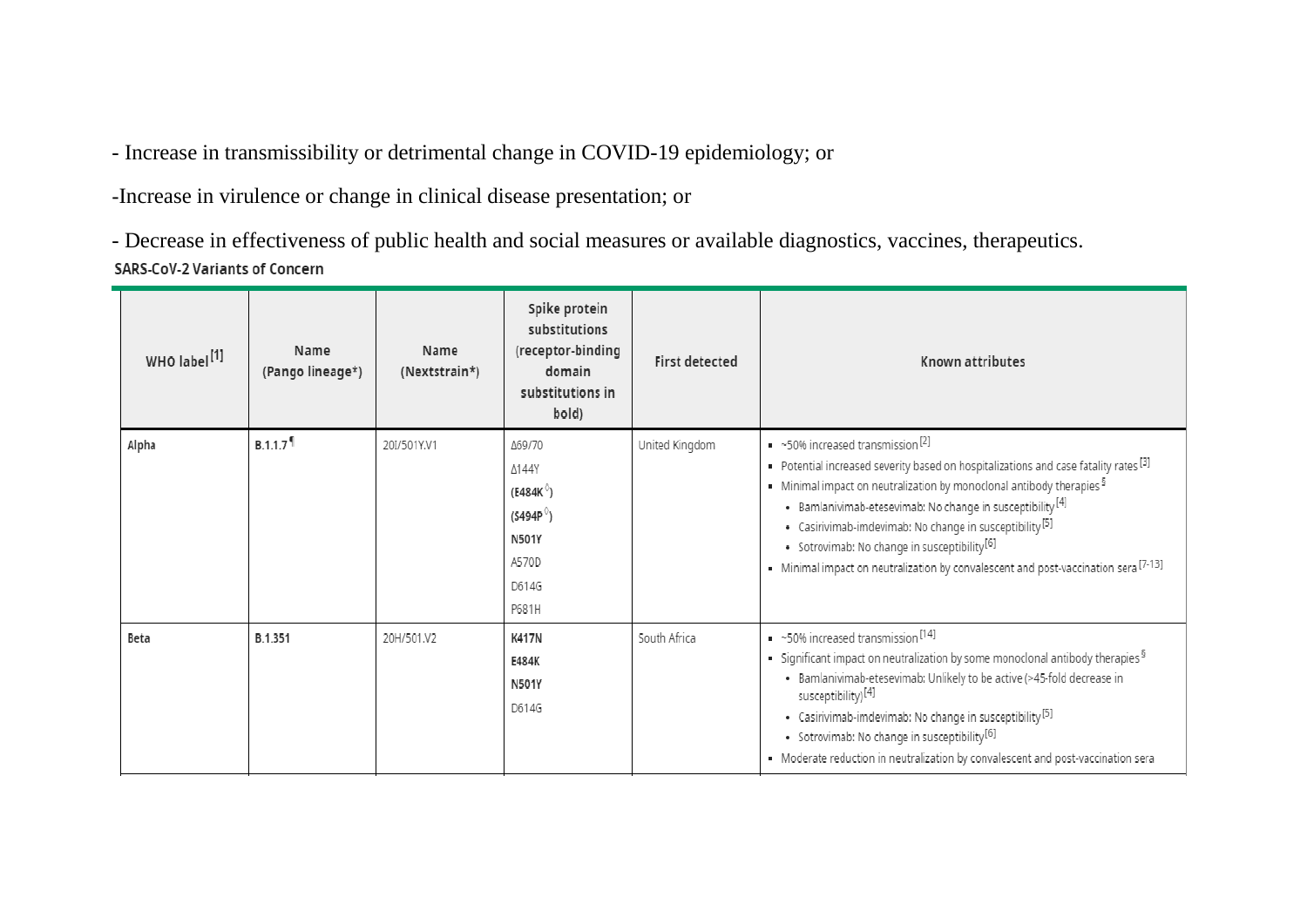| Gamma   | P.1                              | 20 /501Y.V3 | <b>K417N/T</b><br>E484K<br><b>N501Y</b><br>D614G                                                           | Japan/Brazil  | $\bullet$ Significant impact on neutralization by some monoclonal antibody therapies $^\mathbb{S}$<br>• Bamlanivimab-etesevimab: Unlikely to be active (>511-fold decrease in<br>susceptibility) <sup>[4]</sup><br>• Casirivimab-imdevimab: No change in susceptibility <sup>[5]</sup><br>· Sotrovimab: No change in susceptibility <sup>[6]</sup><br>Reduced neutralization by convalescent and post-vaccination sera <sup>[15]</sup>                                                              |
|---------|----------------------------------|-------------|------------------------------------------------------------------------------------------------------------|---------------|-----------------------------------------------------------------------------------------------------------------------------------------------------------------------------------------------------------------------------------------------------------------------------------------------------------------------------------------------------------------------------------------------------------------------------------------------------------------------------------------------------|
| Delta   | $B.1.617.2^*$                    | 20A         | <b>T19R</b><br>(G142D <sup>0</sup> )<br>Δ156<br>A157<br>R158G<br>L452R<br>T478K<br>D614G<br>P681R<br>D950N | India         | $\blacksquare$ Increased transmissibility compared with B.1.1.7 (Alpha) <sup>[16]</sup><br>$\bullet$ Potential minimal reduction in neutralization by monoclonal antibody therapies $^{\ddagger}$<br>- Potential moderate reduction in neutralization by convalescent and post-vaccination<br>sera <sup>[17]</sup>                                                                                                                                                                                  |
| Epsilon | B.1.427 and B.1.429 <sup>+</sup> | 20C/S:452R  | L452R<br>D614G<br>S13I (B.1.429 only)<br>W152C (B.1.429 only)                                              | US-California | $\sim$ 20% increased transmissibility [18]<br>$\bullet$ Significant impact on neutralization by some monoclonal antibody therapies $^\mathbb{S}$<br>· Bamlanivimab-etesevimab: Unlikely to be active (7.4-fold decrease in<br>susceptibility) <sup>[4]</sup><br>• Casirivimab-imdevimab: No change in susceptibility <sup>[5]</sup><br>· Sotrovimab: No change in susceptibility <sup>[6]</sup><br>• Moderate reduction in neutralization by convalescent and post-vaccination sera <sup>[18]</sup> |

"Variants of Concern" have evidence of an increase in transmissibility, greater risk of severe disease, a significant reduction in neutralization by antibodies generated during previous infection or vaccination, or reduced effectiveness of treatments or vaccines. These variants share one specific mutation called D614G. This mutation was one of the first documented in the United States in the initial stages of the pandemic, after having initially circulated in Europe. There is evidence that variants with this mutation spread more quickly than viruses without this mutation. In the United States, the proportion of circulating variants in each state can be found on the CDC website.

EUA: emergency use authorization; BEI resources: Biodefense and Emerging Infections Research resources; NIAID: National Institute of Allergy and Infectious Diseases; CDC: United States Centers for Disease Control and Prevention.

\* Pango lineage (or Pangolin) and Nextstrain are resources that compile reported SARS-CoV-2 genome sequences and assign them to a most likely phylogenetic lineage. Each tool uses its own nomenclature.

¶ As of April 2021, the B.1.1.7 variant is the most common lineage circulating in the United States.

o Detected in some sequences but not all.

§ These estimates were established by manufacturers' assessments of neutralizing activity against pseudoviruses bearing the key spike protein mutations found in each variant. Key mutations in B.1.526/20C, a Variant of Inte (distinct from a Variant of Concern) that was first identified in New York and contains the E484K mutation, was also assessed for susceptibility to monoclonal antibody therapy and showed a 17-fold reduction in susceptibili bamlanivimab-etesevimab and no change in susceptibility to casirivimab-imdevimab and sotrovimab. [4-6]

¥ This lineage has been designated a Variant of Concern by the World Health Organization and a Variant of Interest by the CDC in the United States.

# B.1.617.2 does not contain mutations associated with reduced susceptibility to bamlanivimab-etesevimab, casirivimab-imdevimab, or sotrovimab. [5,6,17]

t These lineages have been designated Variants of Concern by the CDC in the United States and Variants of Interest by the World Health Organization.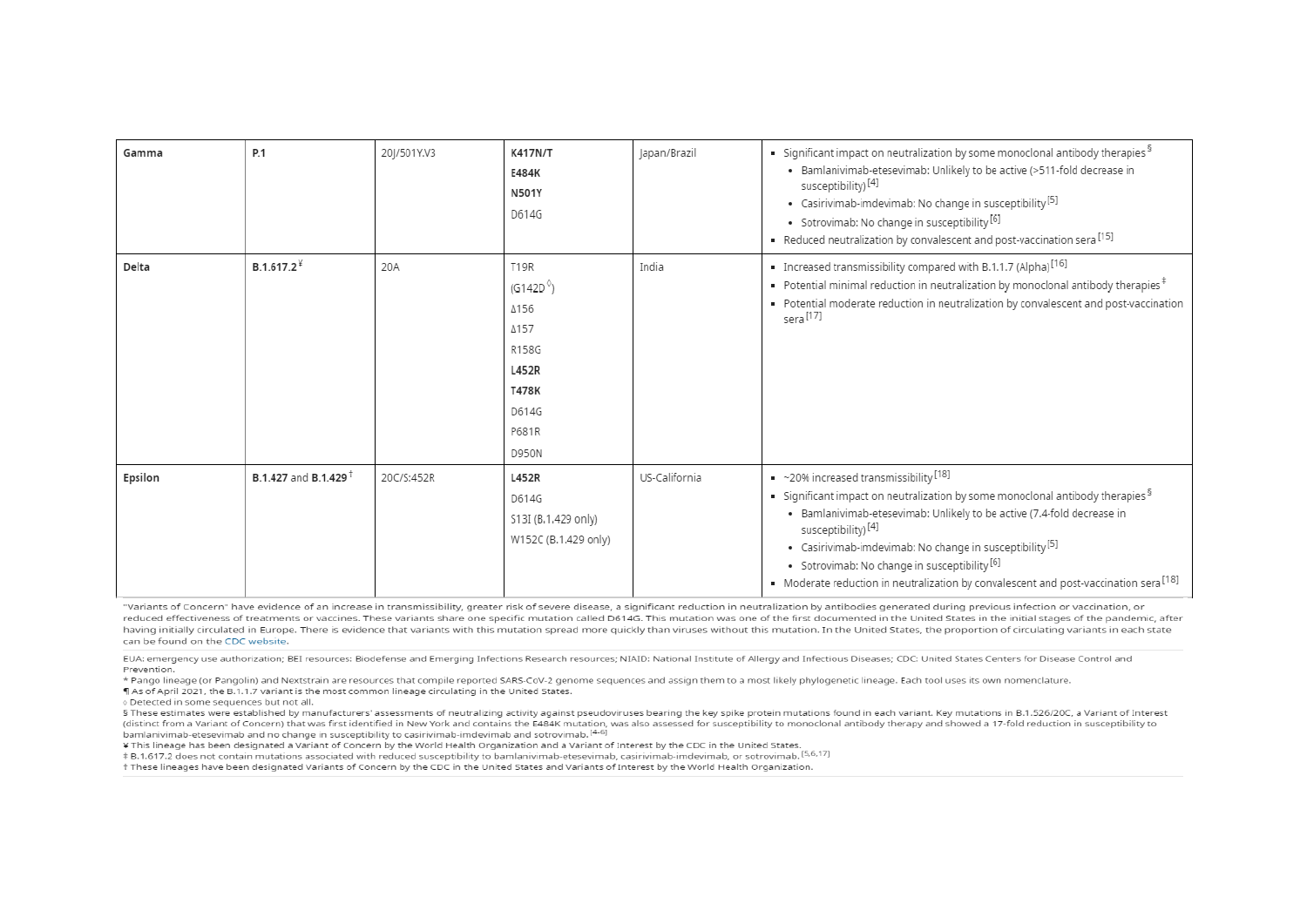## **Variants of Interest**

A SARS-CoV-2 isolate is a Variant of Interest (VOI) if, compared to a reference isolate, its genome has mutations with established or suspected phenotypic implications, and either:

- Has been identified to cause community transmission/multiple COVID-19 cases/clusters, or has been detected in multiple countries; OR

-Is otherwise assessed to be a VOI by WHO in consultation with the WHO SARS-CoV-2 Virus Evolution Working Group.

| <b>WHO label</b> | Pango<br>lineage | <b>GISAID</b><br>clade/lineage | <b>Nextstrain</b><br>clade | <b>Earliest</b><br>documented<br>samples          | Date of<br>designation |
|------------------|------------------|--------------------------------|----------------------------|---------------------------------------------------|------------------------|
| <b>Epsilon</b>   | B.1.427/B.1.429  | GH/452R.V1                     | 21C                        | <b>United States of</b><br>America,<br>$Mar-2020$ | 5-Mar-2021             |
| Zeta             | P.2              | GR/484K V2                     | 20B/S.484K                 | Brazil,<br>Apr-2020                               | 17-Mar-2021            |
| Eta              | B.1.525          | G/484K V3                      | 21D                        | Multiple<br>countries,<br>Dec-2020                | 17-Mar-2021            |
| Thetal           | P.3              | GR/1092K.V1                    | 21E                        | Philippines,<br>Jan-2021                          | 24-Mar-2021            |
| lota             | B.1.526          | GH/253G.V1                     | 21F                        | <b>United States of</b><br>America,<br>Nov-2020   | 24-Mar-2021            |
| Kappa            | B.1.617.1        | G/452R.V3                      | 21B                        | India,<br>Oct-2020                                | 4-Apr-2021             |
| Lambda           | C.37             | GR/452Q.V1                     | 20 <sub>D</sub>            | Peru, Dec-2020                                    | 14-Jun-2021            |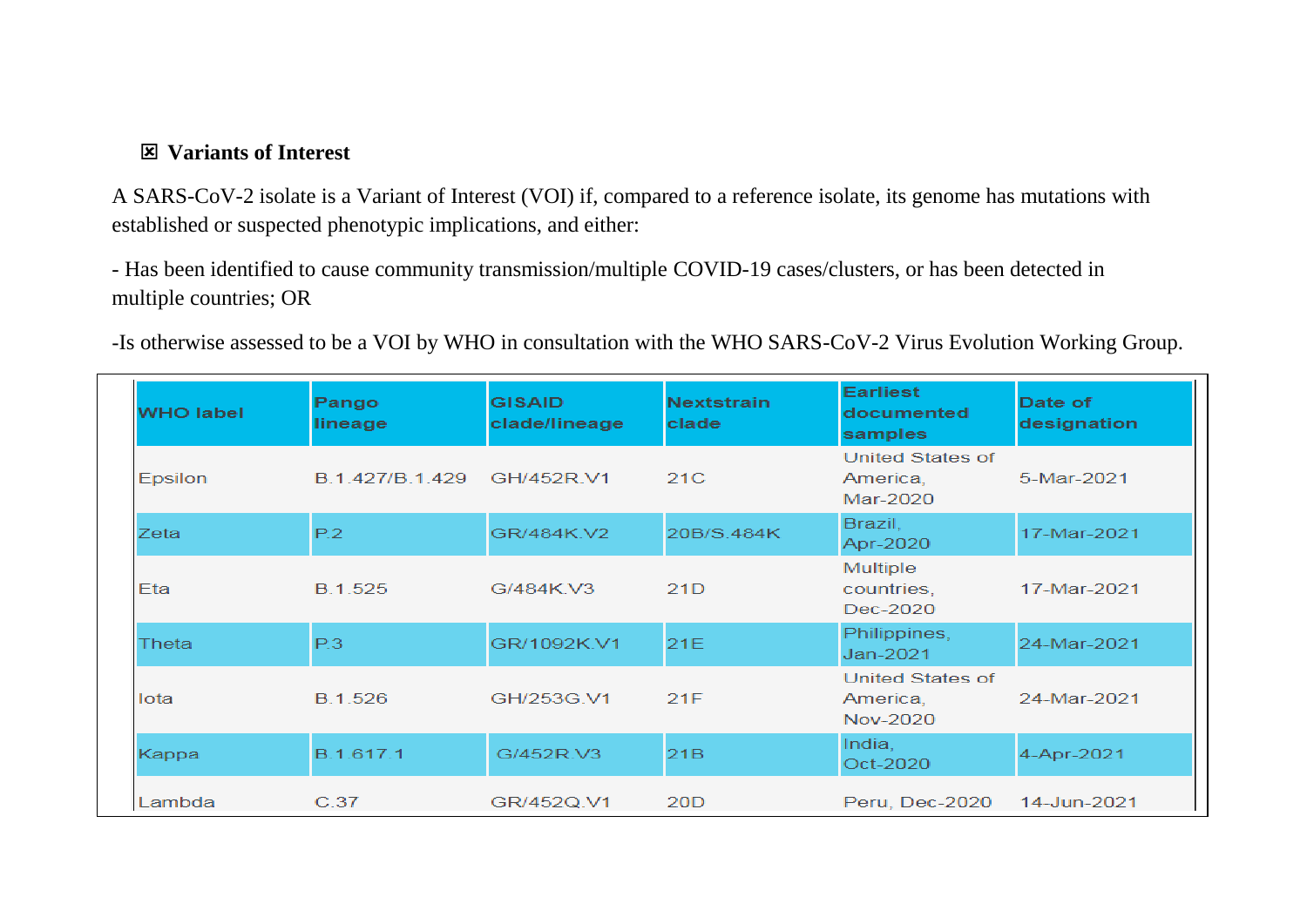### **Delta variants**

**B.1.617.2** lineage (Delta) — This lineage, also known as 20A/S:478K, was first identified in India in December 2020 and has become one of the prevalent variants there and in several other countries . Data from the United Kingdom suggest that B.1.617.2 is more transmissible than B.1.1.7 lineage (Alpha) ; the proportion of SARS-CoV-2 infections caused by B.1.617.2 rose as that caused by B.1.1.7 declined, and the secondary household infection rate associated with B.1.617.2 infection was 13.6 percent compared with 9.0 percent for B.1.1.7 . The same report also suggests that B.1.617.2 is associated with a higher risk of hospitalization than B.1.1.7. Unpublished studies suggest that vaccine effectiveness of two doses of BNTb162b (Pfizer COVID-19 vaccine) or ChAdOx-1/ADZ1222 (AstraZeneca vaccine) was high for B.1.617.2 but slightly less than for B.1.1.7; effectiveness against B.1.617.2 after a single dose of each vaccine was low.

**The Delta Plus variant** – also known as B.1.617.2.1 or AY.1 – contains a new mutation in the spike protein the virus uses to enter human cells, called K417N. As it's still closely linked to Delta, it's been called Delta Plus rather than another letter in the Greek alphabet, according to WHO's [naming system](https://www.who.int/en/activities/tracking-SARS-CoV-2-variants/) for COVID-19 variants. So far, Delta Plus has been found in relatively low numbers.

# **Efficacy of vaccines**

Currently, there are four main types of COVID-19 vaccine: nucleic acid (mRNA and DNA), viral vector, protein subunit, and inactivated virus. Two COVID-19 mRNA vaccines (BNT162b2 developed by Pfizer-BioNTech and mRNA-1273 by Moderna) have been authorized by the (FDA) and European Medicines Agency (EMA). In addition, Ad26.COV2.S (Johnson & Johnson/Janssen) was approved by the FDA and EMA and ChAdOx1 nCoV-19 (AstraZeneca) was authorized by the EMA, both of which are viral vector vaccines. People are considered fully vaccinated 2 weeks after their second dose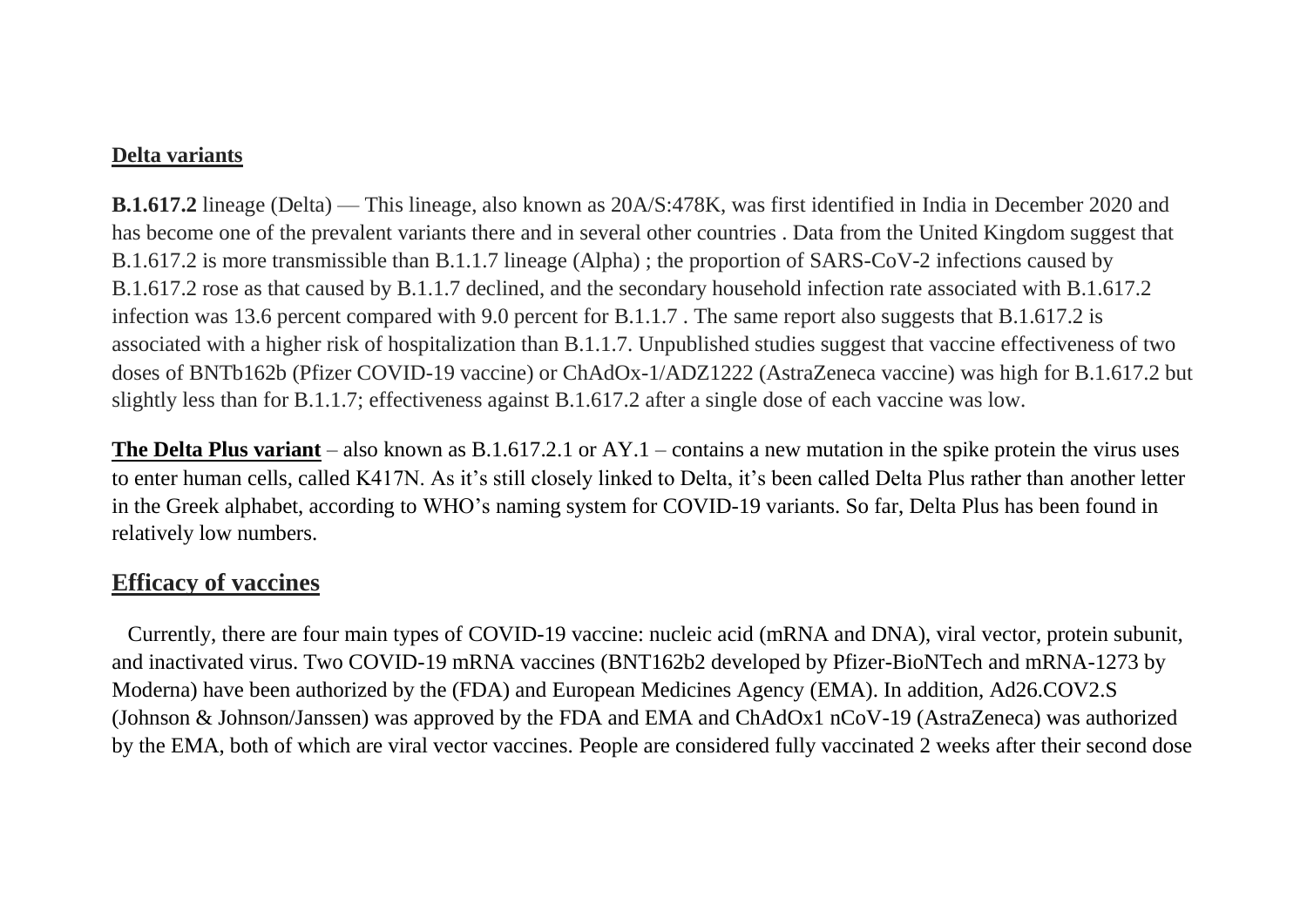in a 2-dose series (such as the [Pfizer](https://www.cdc.gov/coronavirus/2019-ncov/vaccines/different-vaccines/Pfizer-BioNTech.html) or [Moderna](https://www.cdc.gov/coronavirus/2019-ncov/vaccines/different-vaccines/Moderna.html) vaccines), or 2 weeks after a single-dose vaccine (such as [Johnson &](https://www.cdc.gov/coronavirus/2019-ncov/vaccines/different-vaccines/janssen.html)  [Johnson's Janssen](https://www.cdc.gov/coronavirus/2019-ncov/vaccines/different-vaccines/janssen.html) vaccine)

The results from recent studies suggest that the emergence of resistant SARS-CoV-2 variants may nullify the effects of current COVID-19 vaccines. However, COVID-19 vaccines can elicit not only neutralizing antibodies, but also SARS-CoV-2-specific CD4<sup>+</sup> and CD8<sup>+</sup> T-cell responses. Vaccination with various vaccine platforms, including mRNA and viral vectors, has been shown to elicit SARS-CoV-2-specific CD4<sup>+</sup> and CD8<sup>+</sup> T-cell responses. In principle, it is more difficult to evade T-cell responses than a neutralizing antibody response because multiple T-cell epitopes are scattered across viral proteins, whereas neutralizing antibody targets a narrow region in the viral protein. Although SARS-CoV-2 mutations that abrogate binding to major histocompatibility complex have been reported, Tarke et al. recently reported an insignificant impact of SARS-CoV-2 variants on both CD4<sup>+</sup> and CD8<sup>+</sup> T-cell responses in COVID-19 convalescents and recipients of COVID-19 mRNA vaccines. T-cell responses to the variants B.1.1.7, B.1.351, P.1, and CAL.20C (emerged in Southern California) were not differ from those to the ancestral strain of SARS-CoV-2. Most SARS-CoV-2 T-cell epitopes were conserved despite the mutations in the variants.

Data on whether vaccine-induced immunity can protect against these variants are limited. Based on preliminary, largely unpublished reports from efficacy trials and immunogenicity studies, COVID-19 vaccines likely retain efficacy against some of the variants (eg, B.1.1.7 [Alpha]).

However, for variants with mutations found in the B.1.351 (Beta) variant, vaccine efficacy may be less when compared with the original wild-type virus. Overall efficacies of Ad26.COV2.S (Janssen vaccine), NVX-CoV2373 (Novavax vaccine), and ChAdOx1 nCoV-19/AZD1222 (University of Oxford/AstraZeneca vaccine) were lower in South Africa, where the B.1.351 variant was circulating, compared with other locations where B.1.351 was not prevalent. For Ad26.COV2.S, efficacy against severe/critical disease remained high in all locations; impact on severe disease in South Africa was not assessed for the other two vaccines. Whether the difference in overall efficacy in South Africa compared with other sites could be related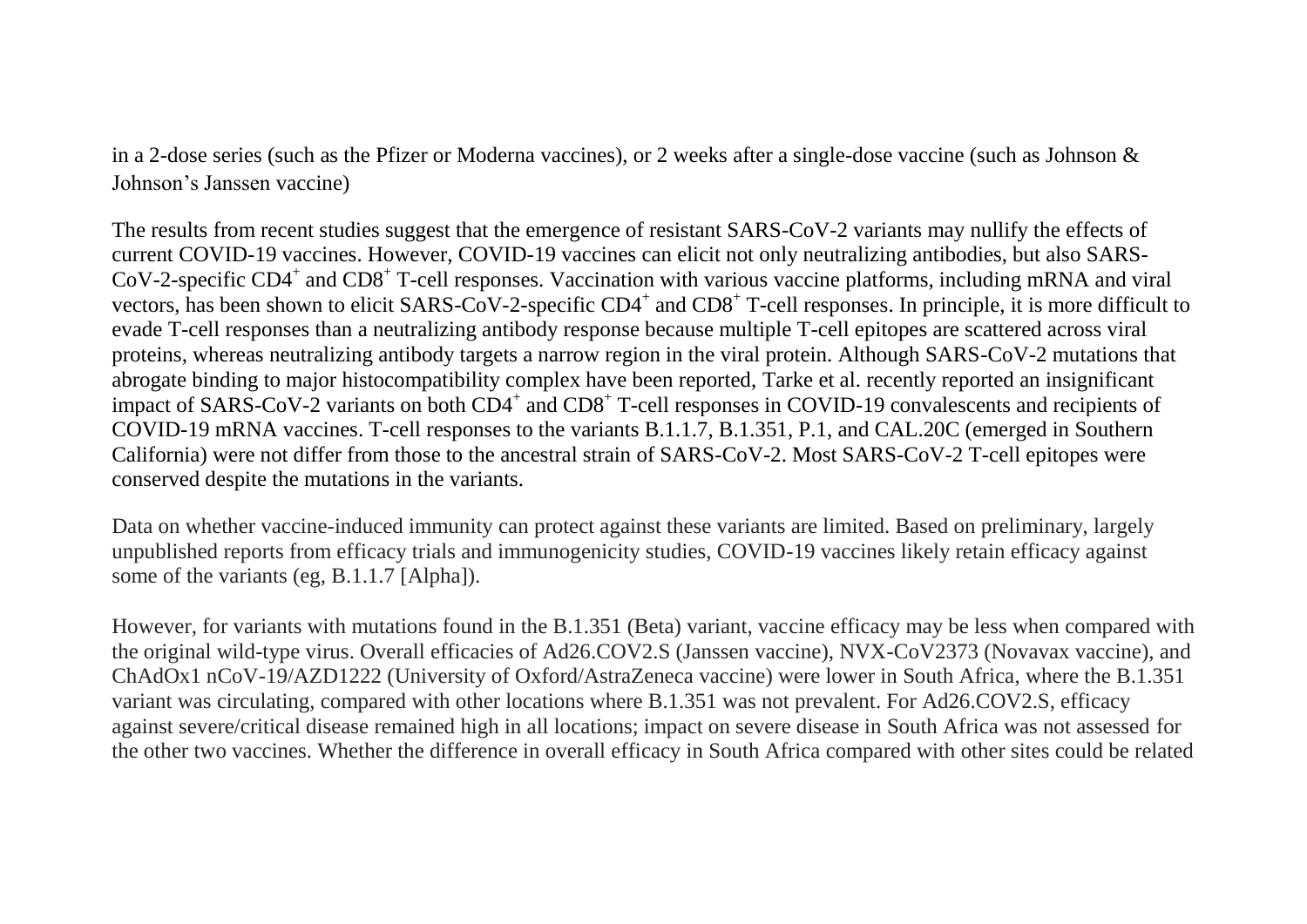to local factors other than B.1.351 is uncertain. Observational evidence suggests that BNT162b2 effectiveness against any infection with B.1.351 is slightly lower than with B.1.1.7, but remains high against severe infection. Similarly, preliminary evidence suggests that vaccine effectiveness against the B.1.617.2 (Delta) variant is preserved but may be slightly lower than with B 1 1 7

There have also been reports of breakthrough infections in fully vaccinated individuals caused by other SARS-CoV-2 variants that share some mutations with variants of concern (such as E484K, which is associated with reduced neutralization by convalescent plasma from individuals with wild-type infection) ; however, in at least one report, the risk of infection with a variant that contained E484K was still lower among vaccinated compared with unvaccinated individuals.

# **BNT162b2**

Plasma from trial participants vaccinated with BNT162b2(developed by Pfizer-BioNTech) appears to maintain neutralizing activity against B.1.1.7 (Alpha), a variant of concern first identified in the United Kingdom that has become the most commonly circulating variant in many other countries, including the United States . It also neutralizes virus containing spike protein mutations found in B.1.351 (Beta), a variant of concern that has emerged as the dominant variant in South Africa, and B.1.617.2 (Delta), a variant first identified in India, although neutralizing titers are lower than those for other circulating strains . Another unpublished study similarly suggested that neutralizing titers in serum from vaccine recipients were lower (about three- to fourfold lower) for B.1.351 compared with wild-type virus but were still higher than titers in convalescent plasma against wild-type virus.

The vaccine also appears effective against SARS-CoV-2 variants that have become prevalent since the initial trial. In a study of over 23,000 health care workers in the United Kingdom, covering a time frame when the B.1.1.7 variant (Alpha) was prevalent, vaccine effectiveness against SARS-CoV-2 infection (both asymptomatic and symptomatic) was estimated at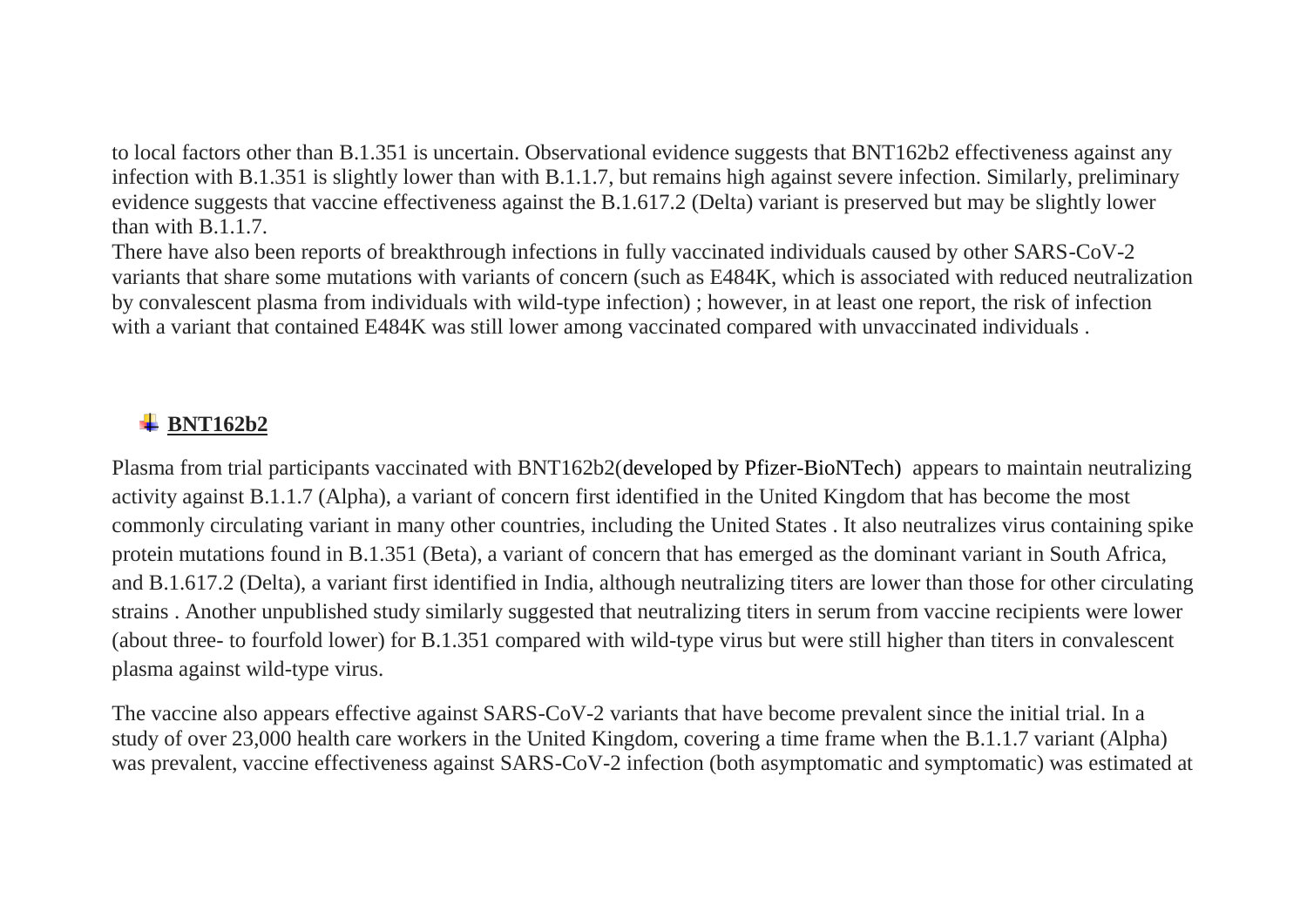85 percent 7 days or more after the second dose . Additionally, in a study of the national COVID-19 database in Qatar, where over 265,000 individuals had received two doses of BNT162b2 and both the B.1.1.7 and B.1.351 (Beta) variants were predominant, vaccine effectiveness was estimated at 90 percent (95% CI 86-92) for any B.1.1.7 infection, 75 percent (95% CI 71-79) for any B.1.351 infection, and 100 percent for severe, critical, or fatal infection with either variant . Similarly, in an unpublished study from the United Kingdom, estimated effectiveness against B.1.617.2 (Delta) was 90 percent compared with 93 percent for B.1.1.7 .

Although some of these data suggest some efficacy of a single vaccine dose, the actual magnitude and duration of protection from a single dose are unknown because most participants in the trial and the observational studies received the second dose three weeks after the first. Additionally, studies suggest that a single dose of BNT162b2 is not associated with high effectiveness against the B.1.1.7, B.1.351, and B.1.617.2 variants .

## **ChAdOx1 nCoV-19/AZD1222 (University of Oxford, AstraZeneca, and the Serum Institute of India)**

Efficacy of ChAdOx1 nCoV-19/AZD1222 against variants of concern may be attenuated. In an analysis of one of the randomized trials, vaccine efficacy against symptomatic COVID-19 caused by B.1.1.7 (Alpha) was not statistically different compared with other variants (70 versus 82 percent), despite induction of lower neutralizing activity against the B.1.1.7 variant . However, according to preliminary results of a phase I/II trial in South Africa, ChAdOx1 nCoV-19/AZD1222 did not reduce the rate of mild to moderate COVID-19 (at least one symptom but no tachypnea, hypoxia, or organ failure) over a time frame when B.1.351 (Beta) was the dominant variant circulating . Because the trial was small and the number of cases was low, the estimate of vaccine efficacy had very wide confidence intervals (21.9 percent, 95% CI -49.9 to 59.8). Impact on severe disease, which was rare in the young, healthy trial population, could not be assessed. In an unpublished study from the United Kingdom, estimated effectiveness against B.1.617.2 (Delta) was 60 percent compared with 66 percent for B.1.1.7 .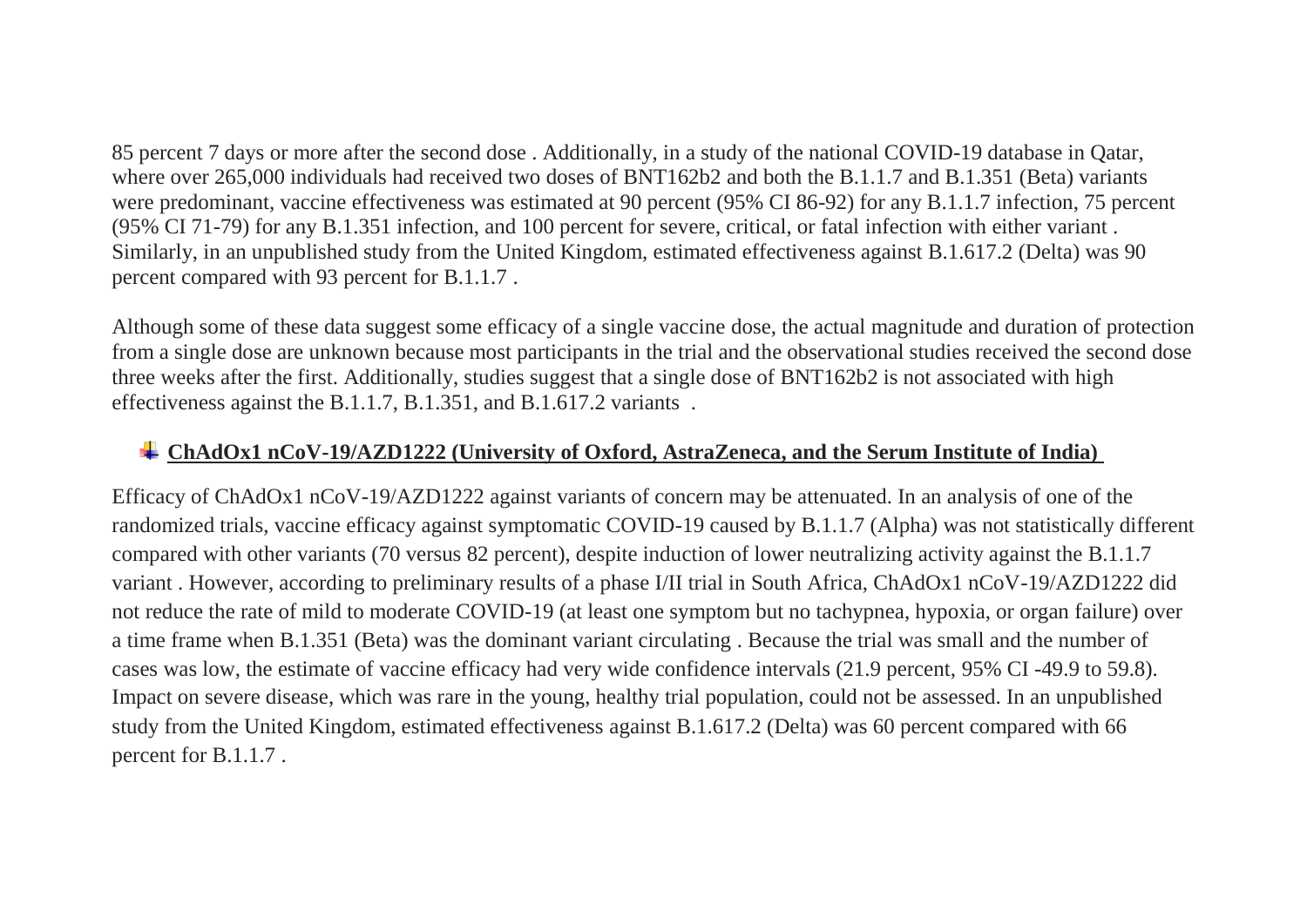### **(Johnson & Johnson/Janssen)**

In July 1, 2021 *,* Johnson & Johnson Company announced data that demonstrated its single-shot COVID-19 vaccine generated strong, persistent activity against the rapidly spreading Delta variant and other highly prevalent SARS-CoV-2 viral variants. In addition, the data showed that the durability of the immune response lasted through at least eight months, the length of time evaluated to date.

A preprint submitted by the Company today to *bioRxiv* contains a new analysis from blood samples obtained from a subset of participants (n=8) in the [Phase 3 ENSEMBLE](https://www.jnj.com/johnson-johnson-single-shot-covid-19-vaccine-phase-3-data-published-in-new-england-journal-of-medicine) study. These data showed that the Johnson & Johnson single-shot COVID-19 vaccine elicited neutralizing antibody activity against the Delta variant at an even higher level than what was recently observed for the Beta (B.1.351) variant in South Africa where high efficacy against severe/critical disease was demonstrated.

In the ENSEMBLE trial, Johnson & Johnson's single-dose COVID-19 vaccine was 85 percent effective against severe/critical disease and demonstrated protection against hospitalization and death. The vaccine was consistently effective across all regions studied globally, including in South Africa and Brazil, where there was a high prevalence of rapidly emerging Beta and Zeta (P.2) variants during the study period.

A single dose of the Johnson & Johnson COVID-19 vaccine generated neutralizing antibodies against a range of SARS-CoV-2 [variants of concern,](https://www.who.int/en/activities/tracking-SARS-CoV-2-variants/) which increased over time (the average neutralizing titer at eight months exceeded that average at 29 days), including against the increasingly prevalent and more transmissible Delta (B.1.617.2) variant, the partially neutralization-resistant Beta (B.1.351), the Gamma (P.1) variants and others, including the Alpha (B.1.1.7), Epsilon (B.1.429), Kappa (B.1.617.1) and D614G variants, as well as the original SARS-CoV-2 strain (WA1/2020).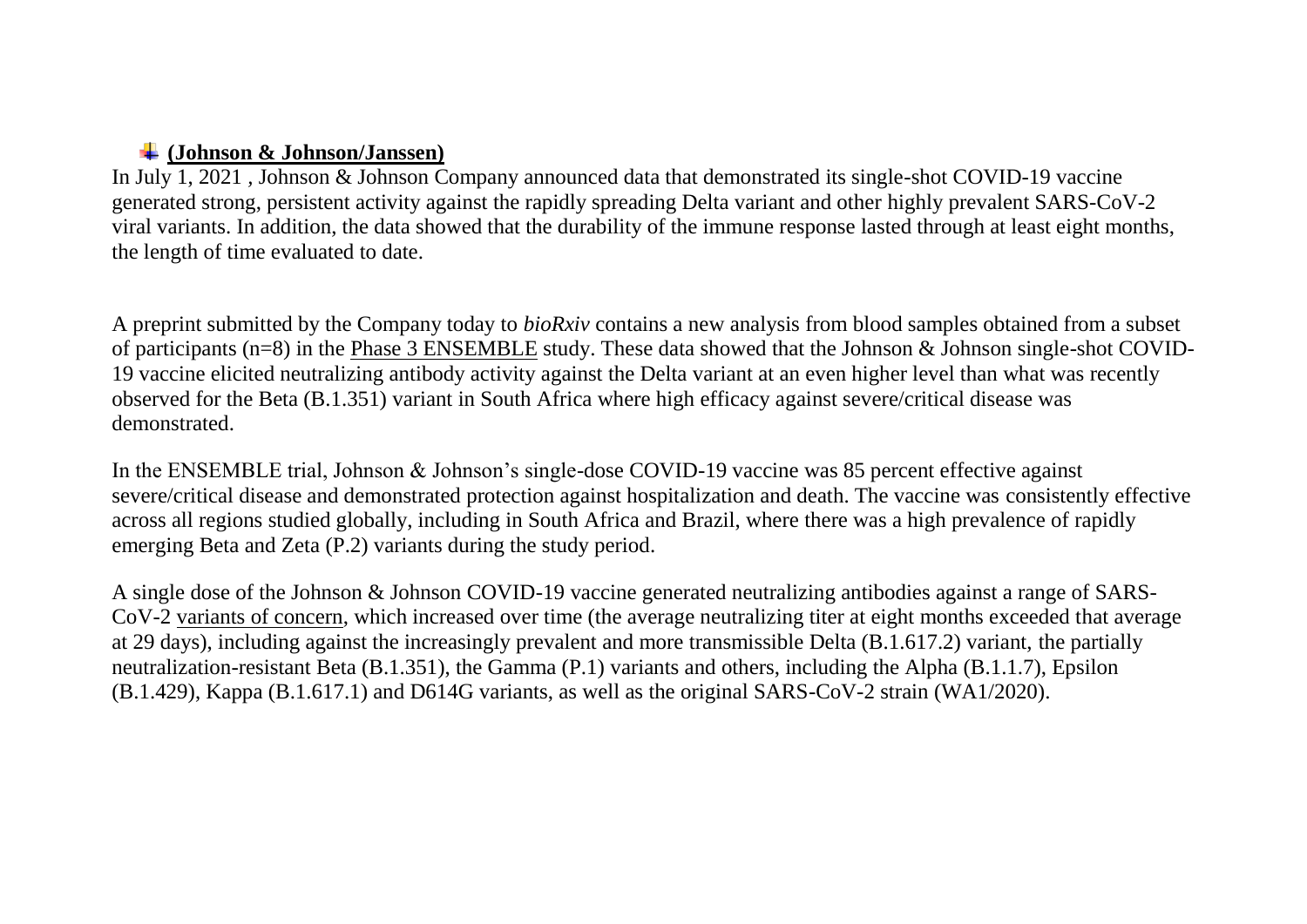### **mRNA 1273 (Moderna vaccine)**

In Jun. 29, 2021, Moderna company announced new results from in vitro neutralization studies of sera from individuals vaccinated with the Moderna COVID-19 Vaccine showing activity against variants of SARS-CoV-2. Vaccination with the Moderna COVID-19 Vaccine produced neutralizing titers against all variants tested, including additional versions of the Beta variant (B.1.351, first identified in South Africa), three lineage variants of B.1.617 (first identified in India), including the Kappa (B.1.617.1) and the Delta variants (B.1.617.2); the Eta variant (B.1.525, first identified in Nigeria); and the A.23.1 and A.VOI.V2 variants first identified in Uganda and Angola, respectively**.**

This additional analysis showed minimal impact on neutralizing titers against the Alpha and A.23.1 variants relative to those against the ancestral strain (D614G). This analysis also showed a modest reduction in neutralizing titers against the Delta (2.1-fold), Gamma (P.1, 3.2-fold), Kappa (3.3-3.4-fold), and Eta (4.2-fold) variants relative to those against the ancestral strain. Consistent with previous results, a 7.3 or 8.4-fold reduction in neutralizing titers was observed with the additional versions of the Beta variant relative to the ancestral strain. Additionally, an 8.0-fold reduction in neutralizing titers relative to the ancestral strain was observed with A.VOI.V2, the variant first identified in Angola, but currently not designated as a Variant of Concern or Interest.

 $\triangle$  **Role of booster vaccinations** — Because of the possibility of waning immunity and decreased efficacy against variants that escape the immune response directed against spike proteins targeted by the original vaccines (such as B.1.351), the role of booster vaccinations to prolong and broaden immunity is being investigated. According to a press release report of a small study of individuals who had received mRNA-1273 (Moderna COVID-19 vaccine) six to eight months prior, a boosting dose of mRNA-1273 or mRNA-1273.351, a modified vaccine that targets the spike protein of the B.1.351 (Beta) variant, resulted in neutralizing antibody levels against wild-type virus and the B.1.351